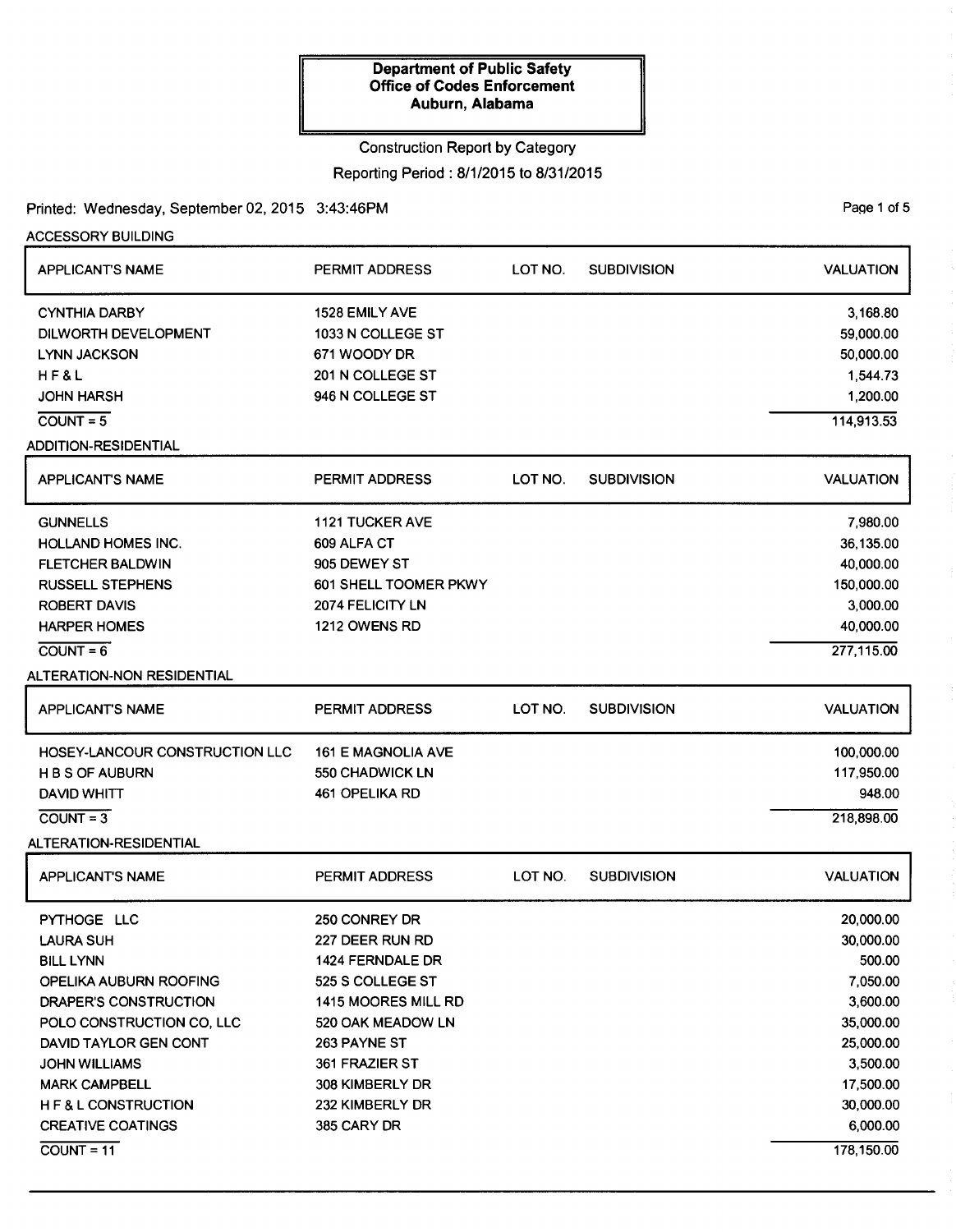## Construction Report by Category

Reporting Period: 8/1/2015 to 8/31/2015

## Printed: Wednesday, September 02, 2015 3:43:46PM

AMUSEMENT/SOCIAURECREATIONAL

| <b>APPLICANT'S NAME</b>                                                                                                                                                                                                                                           | PERMIT ADDRESS                                                                                                                                                                                                            | LOT NO. | <b>SUBDIVISION</b> | <b>VALUATION</b>                                                                                                                       |
|-------------------------------------------------------------------------------------------------------------------------------------------------------------------------------------------------------------------------------------------------------------------|---------------------------------------------------------------------------------------------------------------------------------------------------------------------------------------------------------------------------|---------|--------------------|----------------------------------------------------------------------------------------------------------------------------------------|
| <b>M D THOMAS CONST. INC.</b><br>M D THOMAS CONST. INC.<br>COX POOLS/SOUTHEAST INC.<br>$COUNT = 3$<br>HOTEL/MOTEL/TOURIST CABIN                                                                                                                                   | <b>1186 SOUTHRIDGE CT</b><br>1314 FALLS CREST DR<br>1 LEGACY LN                                                                                                                                                           |         |                    | 40,000.00<br>40,000.00<br>121,750.00<br>201,750.00                                                                                     |
| <b>APPLICANT'S NAME</b>                                                                                                                                                                                                                                           | PERMIT ADDRESS                                                                                                                                                                                                            | LOT NO. | <b>SUBDIVISION</b> | <b>VALUATION</b>                                                                                                                       |
| PINKERTON AND LAWS OF GEORGIA<br>$COUNT = 1$<br>OFFICE/BANK/PROFESSIONAL                                                                                                                                                                                          | 1117 S COLLEGE ST                                                                                                                                                                                                         |         |                    | 7,287,600.00<br>7,287,600.00                                                                                                           |
| <b>APPLICANT'S NAME</b>                                                                                                                                                                                                                                           | PERMIT ADDRESS                                                                                                                                                                                                            | LOT NO. | <b>SUBDIVISION</b> | <b>VALUATION</b>                                                                                                                       |
| <b>MARSHALL &amp; ASSOCIATES LLC</b><br>$COUNT = 1$<br>ROOFING-RESIDENTIAL                                                                                                                                                                                        | 680 N COLLEGE ST                                                                                                                                                                                                          |         |                    | 132,250.00<br>132,250.00                                                                                                               |
| <b>APPLICANT'S NAME</b>                                                                                                                                                                                                                                           | <b>PERMIT ADDRESS</b>                                                                                                                                                                                                     | LOT NO. | <b>SUBDIVISION</b> | <b>VALUATION</b>                                                                                                                       |
| SUPERIOR ROOFING<br><b>SUPERIOR ROOFING</b><br><b>WILLIAM MARTIN</b><br><b>SUPERIOR ROOFING</b><br>LYNN CONSTRUCTION<br>SUPERIOR ROOFING<br>SUPERIOR ROOFING<br><b>SUPERIOR ROOFING</b><br>SUPERIOR ROOFING<br><b>SUPERIOR ROOFING</b><br><b>SUPERIOR ROOFING</b> | 328 PAYNE ST<br>680 HIGHLAND RD<br>527 W GLENN AVE<br>1613 S COLLEGE ST<br>1021 BIRCH CIR<br>335 CANTERBURY CT<br>1269 SWEETWOOD CIR<br>921 TERRACE ACRES<br>629 HAZELWOOD CT<br><b>1400 ANNALUE DR</b><br>1682 LAUREN LN |         |                    | 5,220.00<br>15,805.00<br>3,000.00<br>12,700.00<br>3,500.00<br>11,450.00<br>10,540.00<br>9,135.00<br>6,230.00<br>12,175.00<br>16,280.00 |
| $COUNT = 11$                                                                                                                                                                                                                                                      |                                                                                                                                                                                                                           |         |                    | 106,035.00                                                                                                                             |

PaQe 2 of 5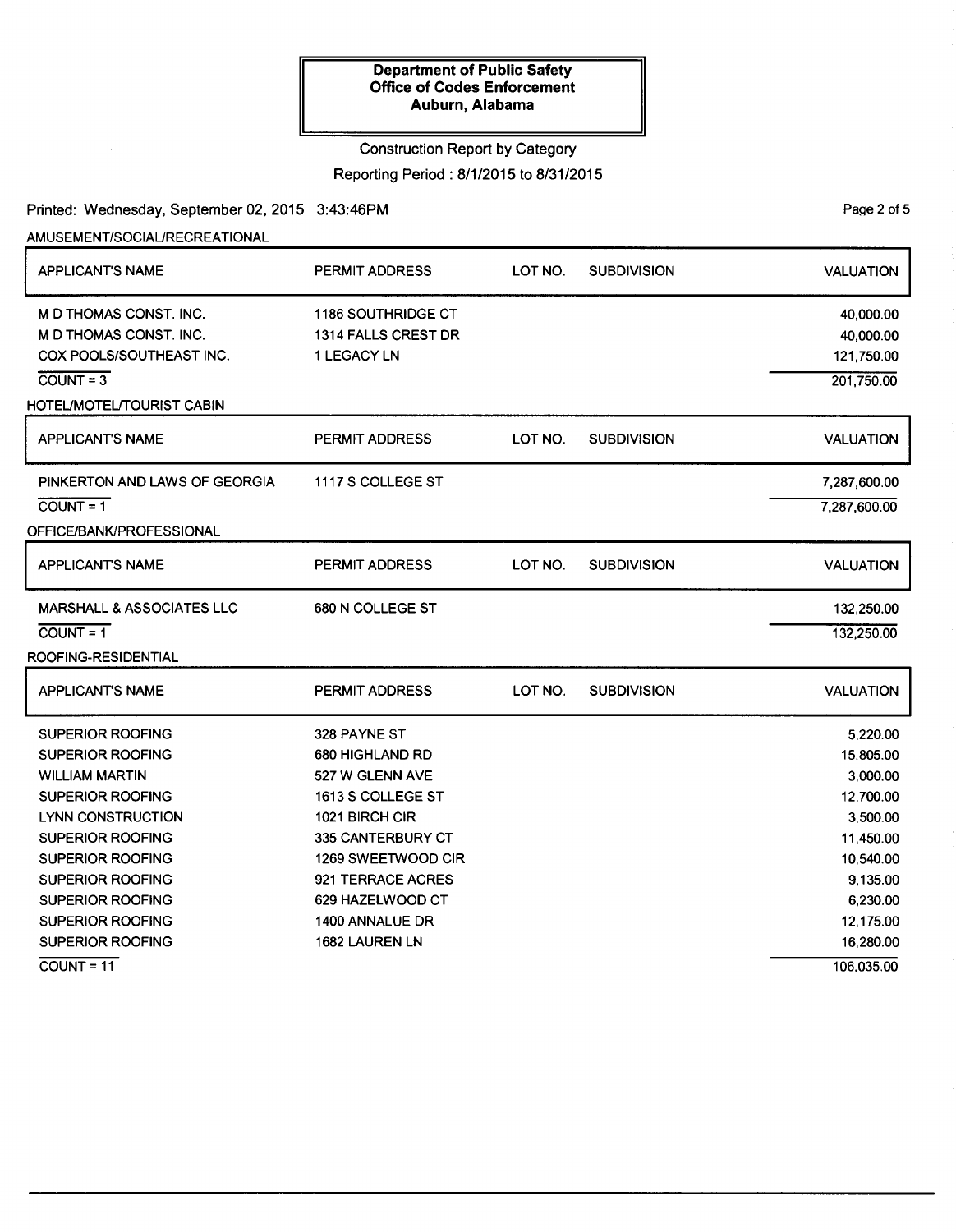# Construction Report by Category Reporting Period: 8/1/2015 to 8/31/2015

## Printed: Wednesday, September 02, 2015 3:43:46PM

### SINGLE FAMILY HOUSE-ATTACHED

| <b>APPLICANTS NAME</b> | <b>PERMIT ADDRESS</b> | LOT NO.<br><b>SUBDIVISION</b> | <b>VALUATION</b> |
|------------------------|-----------------------|-------------------------------|------------------|
| <b>JTF PROPERTIES</b>  | 377 WHITE ST          | A                             | 135,779.85       |
| <b>JTF PROPERTIES</b>  | 377 WHITE ST          | в                             | 135,779.85       |
| <b>JTF PROPERTIES</b>  | 377 WHITE ST          | С                             | 135,779.85       |
| <b>JTF PROPERTIES</b>  | 377 WHITE ST          | D                             | 135,779.85       |
| <b>JTF PROPERTIES</b>  | 377 WHITE ST          | E                             | 135,779.85       |
| <b>JTF PROPERTIES</b>  | 377 WHITE ST          | F                             | 135,779.85       |
| <b>JTF PROPERTIES</b>  | 377 WHITE ST          | G                             | 135,779.85       |
| <b>JTF PROPERTIES</b>  | 377 WHITE ST          | н                             | 135,779.85       |
| <b>JTF PROPERTIES</b>  | 377 WHITE ST          |                               | 135,779.85       |
| <b>JTF PROPERTIES</b>  | 377 WHITE ST          | J                             | 135,779.85       |
| <b>JTF PROPERTIES</b>  | 377 WHITE ST          | κ                             | 135,779.85       |
| <b>JTF PROPERTIES</b>  | 377 WHITE ST          |                               | 135,779.85       |
| <b>JTF PROPERTIES</b>  | 377 WHITE ST          | M                             | 135,779.85       |
| $COUNT = 13$           |                       |                               | 1,765,138.05     |

PaQe 3 of 5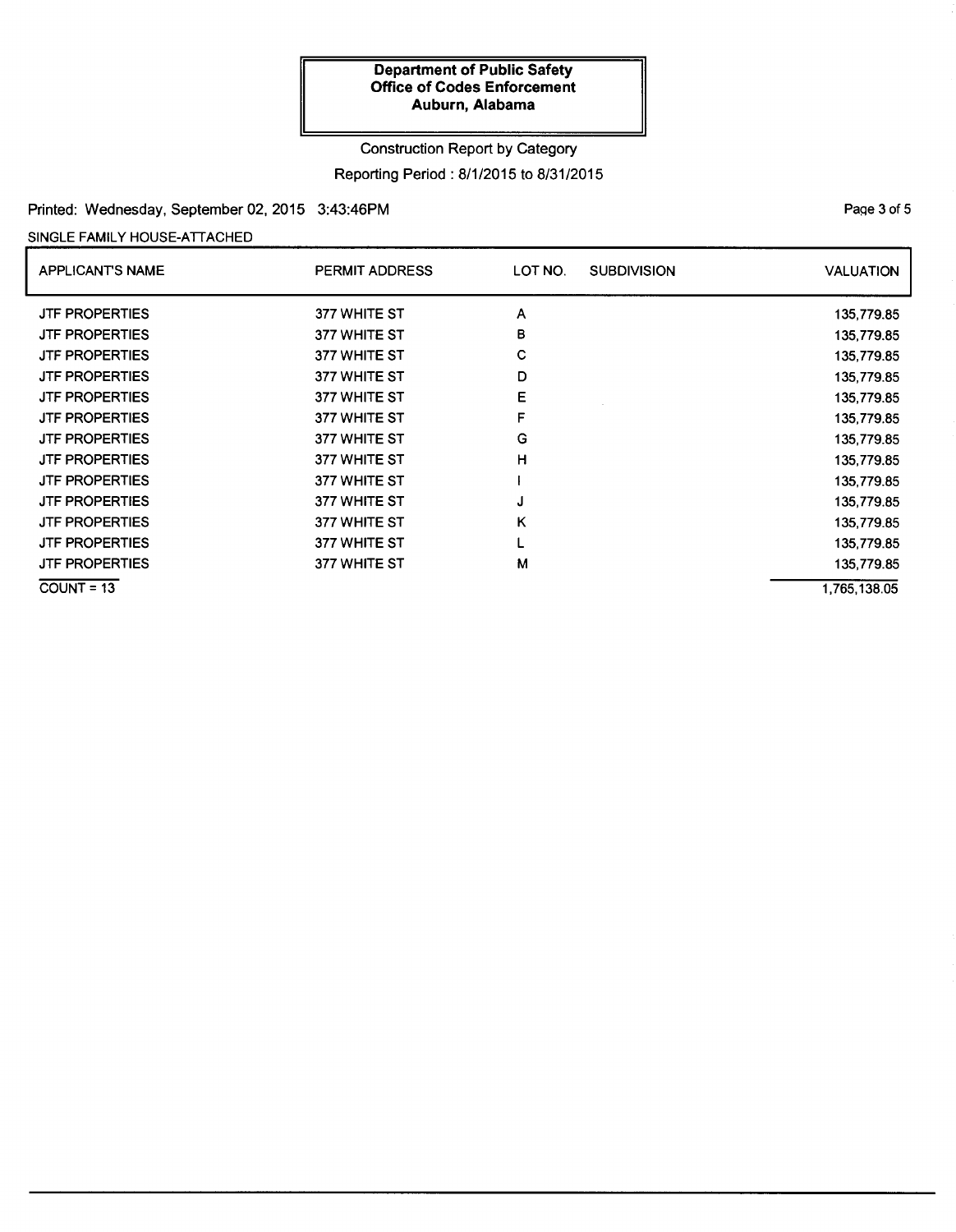# Construction Report by Category Reporting Period: 8/1/2015 to 8/31/2015

### Printed: Wednesday, September 02, 2015 3:43:46PM Page 4 of 5

### SINGLE FAMILY HOUSE-DETACHED

| <b>APPLICANT'S NAME</b>               | PERMIT ADDRESS                             | LOT NO.        | <b>SUBDIVISION</b>           | <b>VALUATION</b> |
|---------------------------------------|--------------------------------------------|----------------|------------------------------|------------------|
| <b>RAND DENTERPRISES</b>              | 2232 MT VERNON LN                          | 246            | <b>ASHETON LAKES</b>         | 775,000.00       |
| <b>HARRIS DOYLE HOMES</b>             | <b>1228 SOUTHRIDGE CT</b>                  | 53             | <b>CYPRESS POINT</b>         | 282,757.32       |
| <b>HARRIS DOYLE HOMES</b>             | 2468 MIMMS LN                              | $\overline{7}$ | <b>MIMMS TRAIL</b>           | 235,844.82       |
| <b>HARRIS DOYLE HOMES</b>             | 1165 SOUTHRIDGE CT                         | 12             | <b>CYPRESS POINT</b>         | 261,151.90       |
| TIM YATES CONSTRUCTION                | 1071 BRIAR CLIFF LN                        | 14             | <b>GROVE HILL</b>            | 319,421.00       |
| DILWORTH DEVELOPMENT                  | 1902 FAIRWAY DR                            | $21 - A - 2$   | <b>MOORES MILL GOLF CLUB</b> | 706,400.00       |
| <b>GRAYHAWK HOMES INC</b>             | 2069 KEITH CT                              | 43             | <b>DONAHUE RIDGE</b>         | 292,489.29       |
| DILWORTH DEVELOPMENT                  | <b>1722 YARBROUGH FARMS</b><br><b>BLVD</b> | 42A            | YARBROUGH FARMS PAHSE 3      | 242,430.00       |
| <b>GRAYHAWK HOMES INC</b>             | 1617 N CAMDEN DR                           | 51             | <b>DONAHUE RIDGE</b>         | 281,280.05       |
| <b>DILWORTH DEVELOPMENT</b>           | 920 ANDREWS AVE                            | 202            | YARBROUGH FARMS - THE PARC   | 234,568.06       |
| <b>PAUL SANDERS</b>                   | 509 GREENTREE TER                          | $G-2-B$        | <b>GREENTREE ESTATES</b>     | 197,687.40       |
| <b>PAUL SANDERS</b>                   | 511 GREENTREE TER                          | $G-2-A$        | <b>GREENTREE ESTATES</b>     | 137,740.80       |
| <b>BUILDERS PROFESSIONAL GROUP</b>    | 1258 AUBIE DR                              | 49             | <b>GARDENS AT GATEWOOD</b>   | 291,336.65       |
| <b>BRIAN RAY</b>                      | 2007 EAST LAKE BLVD                        | 1              | <b>EAST LAKE SUBDIVISION</b> | 414,613.16       |
| <b>MICHAEL A MONK</b>                 | <b>6 LEGACY LN</b>                         | 46             | <b>LEGACY</b>                | 296,584.61       |
| TIM YATES CONSTRUCTION                | 1130 FIELDCREST LN                         | 18             | <b>GROVE HILL</b>            | 250,456.00       |
| <b>GRAYHAWK HOMES INC</b>             | 1622 N CAMDEN CT                           | 39             | <b>DONAHUE RIDGE</b>         | 329,372.71       |
| <b>EASTBROOK HOMES</b>                | 2104 PRESERVE DR                           | 94             | <b>PRESERVE</b>              | 354,641.76       |
| STONE MARTIN BUILDERS                 | 2650 BANBURY CT                            | 41             | <b>COTSWOLDS</b>             | 372,723.38       |
| HOMESTEAD RESIDENTIAL                 | 1684 EASTON CT                             | 4Α             | <b>EAST LAKE TOWNHOMES</b>   | 322,564.07       |
| HOMESTEAD RESIDENTIAL                 | 1680 EASTON CT                             | 5A             | <b>EAST LAKE TOWNHOMES</b>   | 324,346.52       |
| R L CORLEY CONSTRUCTION               | 442 NOTTINGHAM DR                          | 127            | <b>WHITE OAKS</b>            | 430,000.00       |
| HAYLEY-FREEMAN CONST CO               | 2638 TUSCANY HILLS DR                      | 144            | <b>TUSCANY HILLS</b>         | 214,422.68       |
| DILWORTH DEVELOPMENT                  | 1912 FAIRWAY DR                            | $21 - A - 1$   | MOORES MILL GOLF CLUB        | 594,000.00       |
| DILWORTH DEVELOPMENT                  | 2168 COLUMBIA CT                           | 371            | <b>ASHETON LAKES</b>         | 295,000.00       |
| DACK HOMES WEST LLC                   | 2189 AUTUMN RIDGE WAY                      | 33             | <b>AUTUMN RIDGE</b>          | 176,738.68       |
| <b>GRAYHAWK HOMES INC</b>             | 1631 N CAMDEN DR                           | 1              | <b>DONAHUE RIDGE</b>         | 241,072.31       |
| <b>HARRIS DOYLE HOMES</b>             | 1222 SOUTHRIDGE CT                         | 54             | <b>CYPRESS POINT</b>         | 261,151.90       |
| DACK HOMES WEST LLC                   | 2115 RED TAIL LN                           | 178            | <b>AUTUMN RIDGE</b>          | 203,967.40       |
| REAL LIFE BUILDERS LLC                | 2120 EAST LAKE BLVD                        | 32             | <b>EAST LAKE SUBDIVISION</b> | 490,000.00       |
| DILWORTH DEVELOPMENT                  | 545 BERKLEY AVE                            | 6A             | <b>BEAUMONT</b>              | 345,358.00       |
| <b>DILWORTH DEVELOPMENT</b>           | 2299 OXFORD CT                             | 338            | <b>ASHETON LAKES</b>         | 470,000.00       |
| <b>HARRIS DOYLE HOMES</b>             | 1234 SOUTHRIDGE CT                         | 52             | <b>CYPRESS POINT</b>         | 367,088.12       |
| DILWORTH DEVELOPMENT                  | 447 MONTICELLO DR                          | 368            | <b>ASHETON LAKES</b>         | 232,411.00       |
| $COUNT = 34$                          |                                            |                |                              | 11,244,619.59    |
| STORE/CUSTOMER SERVICE                |                                            |                |                              |                  |
| <b>APPLICANT'S NAME</b>               | <b>PERMIT ADDRESS</b>                      | LOT NO.        | <b>SUBDIVISION</b>           | <b>VALUATION</b> |
| <b>JAMES C HUDSON CONSTRUCTION CO</b> | 1810 SHUG JORDAN PKWY                      |                |                              | 5,000,000.00     |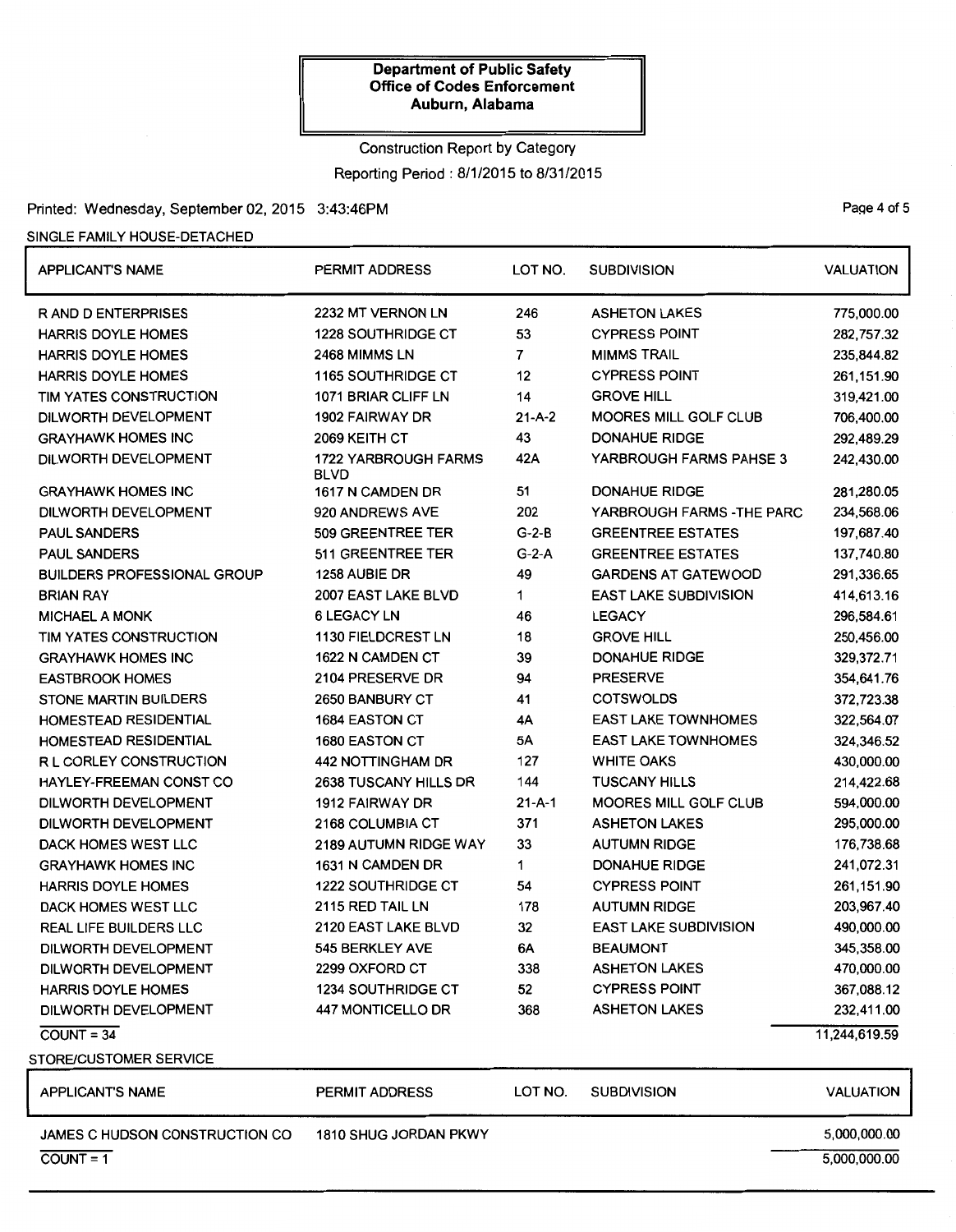## Construction Report by Category Reporting Period: 8/1/2015 to 8/31/2015

Printed: Wednesday, September 02, 2015 3:43:46PM

STRUCTURE OTHER THAN BUILDING

| <b>APPLICANT'S NAME</b>                          | <b>PERMIT ADDRESS</b> | LOT NO. | <b>SUBDIVISION</b> | <b>VALUATION</b>         |
|--------------------------------------------------|-----------------------|---------|--------------------|--------------------------|
| <b>BAILEY-HARRIS CONSTRUCTION</b><br>$COUNT = 1$ | 2471 INNOVATION DR    |         |                    | 273,350.00<br>273,350.00 |

TOTAL COUNT= 90

TOTAL VALUATION=

26,799,819.17

Olus Nut

PaQe 5 of 5